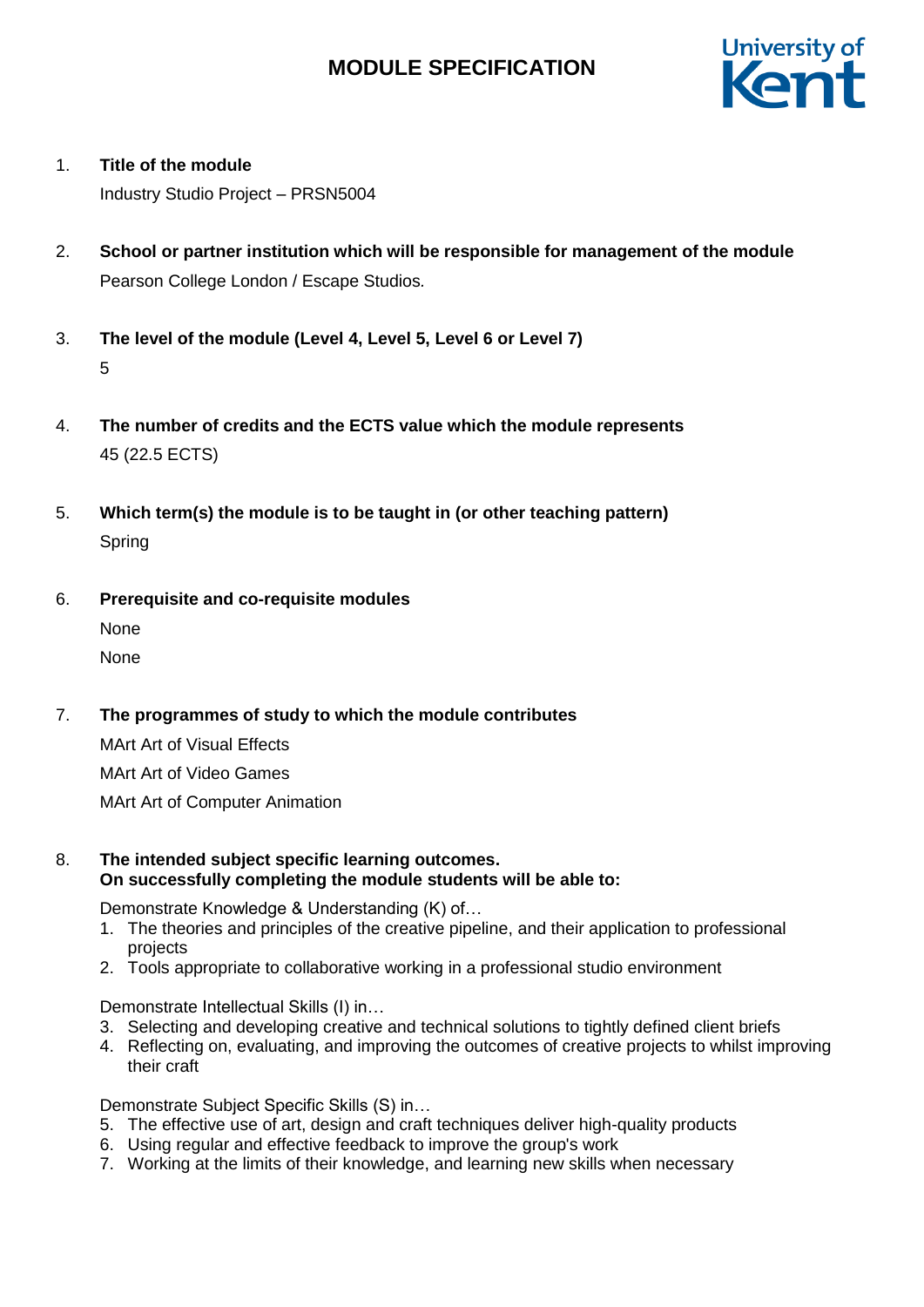

## 9. **The intended generic learning outcomes. On successfully completing the module students will be able to:**

Demonstrate Transferable Skills (T) in…

- 1. Effective collaboration in a team, including the management of time, skills, and resources
- 2. Communicating creative and technical ideas to peers and clients.

#### 10. **A synopsis of the curriculum**

Collaborating with others to solve a creative brief or meet a creative challenge is essential in the visual effects, computer animation and video games industries. Individuals and teams must understand that they are part of a larger creative process that their job is often to help someone else realise a vision. Finding the balance between meeting expectations and having artistic autonomy is difficult, especially for those at the beginning of their career.

This project is all about crafting delightful visual experiences, to solve given client briefs whilst working effectively with others. As always with Escape Studios / Pearson College London projects, the focus is spread between art & design, craft, business, and process. Students work in teams that are reconfigured to meet each particular brief. They need to produce solutions that are beautiful and well designed, aligned with the client's visions and brands; they must demonstrate high quality craftsmanship; it needs to meet the key business goals of the client; and they will have to work effectively together in different teams at different times, defining and refining their creative process.

Whilst some theories and practices will be introduced by tutors and industry professionals, the bulk of this project is practice-based. Teams and individuals will implement the lessons learned from the previous Craft modules to produce a high standard of work. Tutors will support with project management and team processes, and will intervene with technical and creative support when necessary, but teams will generally work autonomously, interacting with peers, tutors, and industry through dailies, notes, and formative feedback sessions.

As with other projects, the final products are assessed via the showcase, with students evaluating their own performance and contribution to the team through personal retrospectives.

Students will design and develop creative solutions to tightly-defined client briefs. They will work in teams, dividing tasks and managing workflows to meet given deadlines. They will pitch their concepts to the client and tutors for formative feedback before embarking on the development stage.

The teams will adopt industry-standard working practices, tools and techniques. They will be expected to critically reflect on both final product and the development process to offer insights that will inform their future work, and to assess their own contribution and performance.

Keywords: Projects, clients, briefs, intensive, complex, collaborative, technical, portfolio

Outline syllabus:

- Working with client briefs and expectations
- Collaborating with others
- Applying technical skills to a creative challenge
- Reflecting to improve practice
- Using regular feedback to support others

### 11. **Reading list (Indicative list, current at time of publication. Reading lists will be published annually)**

Edward de Bono, *Lateral Thinking: A Textbook of Creativity,* 12 Nov 2009 Mihaly Csikszentmihaly, *Creativity: The Psychology of Discovery and Invention,* 6 Aug 2013

Ed Catmull Dr, *Creativity, Inc.: Overcoming the Unseen Forces That Stand in the Way of True Inspiration*, 8 Apr 2014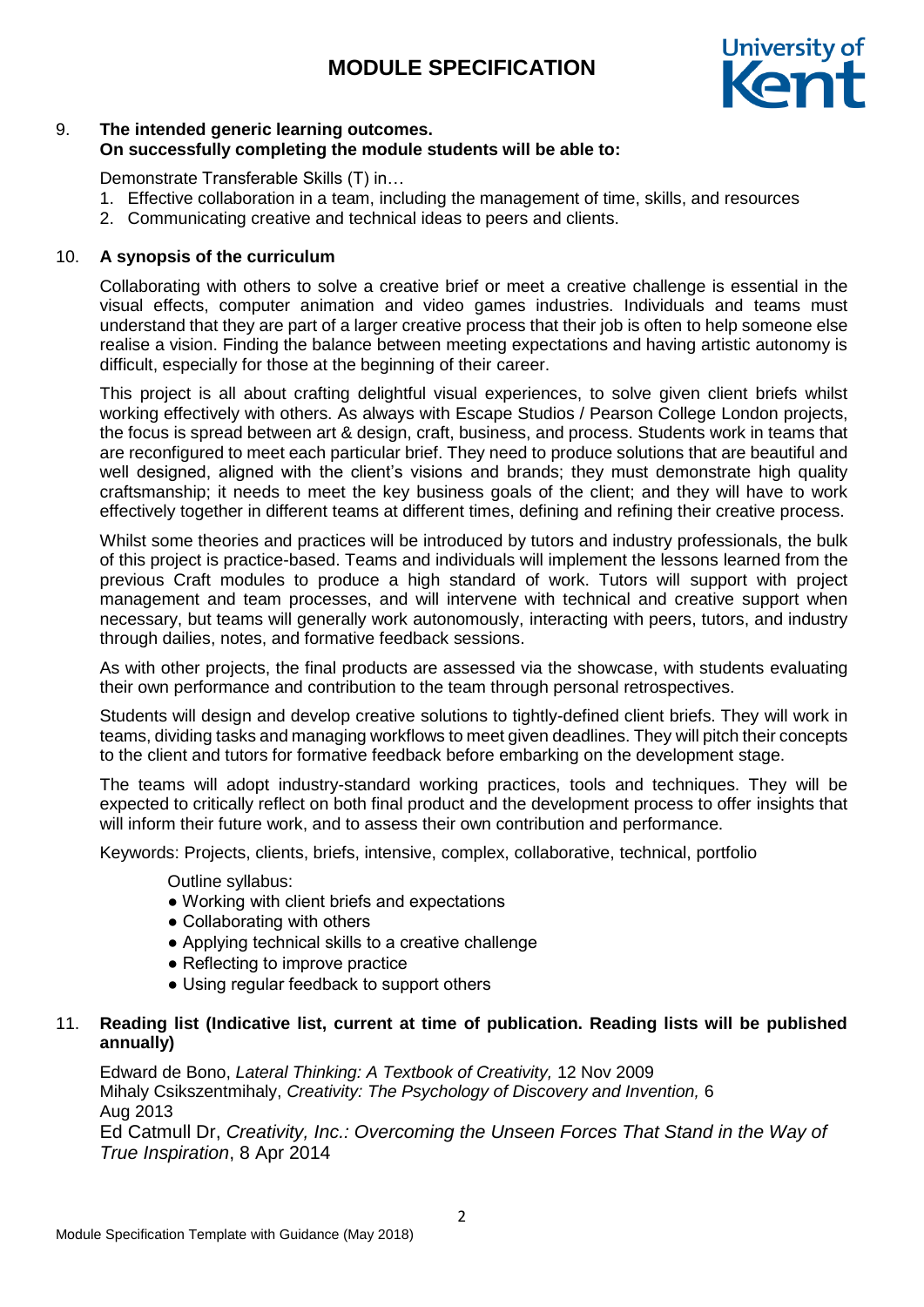

David Kelley and Tom Kelley, *Creative Confidence: Unleashing the Creative Potential Within Us All*, 15 Oct 2013 Dave Gray and Sunni Brown, *Gamestorming: A Playbook for Innovators, Rulebreakers, and Changemakers*, 2 Aug 2010 Susan Wheelan, *Creating Effective Teams: A guide for members and leaders*, Sage Peter Senge, *The Fifth Discipline: The Art & Practice of the Learning Organization*, Doubleday Business *Journal of Engineering, Design and Technology Creativity Research Journal The Journal of Creative Behavior* Creative Bloq,<http://www.creativebloq.com/> 99u,<http://99u.com/> Harvard Business Review,<https://hbr.org/> Art of VFX,<http://www.artofvfx.com/> Mashable,<http://mashable.com/> Wired,<http://www.wired.com/> Kotaku,<http://www.kotaku.co.uk/> Gizmodo,<http://www.gizmodo.co.uk/> FastCompany,<http://www.fastcompany.com/> Inc,<http://www.inc.com/> Creative Review, <http://www.creativereview.co.uk/>

## 12. **Learning and teaching methods**

Learning and teaching takes place through four key modes of delivery. These provide a blend of technical skills training, exploration of theory and praxis, application in the studio, and selfdirected study and development time. The balance differs depending on the type of module.

In this Project module, initial stages are supported by skills sessions and tutorials to address industry working practices. This is followed collaborative work on a creative project to defined briefs supported by continual formative feedback from peers, tutors and industry. Knowledge, skills and understanding are developed through practice-based learning, experimentation and reflection.

- Skills Sessions c. 10 hrs
- Tutorials c. 60 hrs
- Studio Time c. 210 hrs
- Self-Directed c. 170 hrs
- **Total 450 hours**

### 13. **Assessment methods**

13.1 Main assessment methods

## **Team Concepts exercise (Formative 0%)**

Produce and present proposals for each project to the client at a Panel Crit. They must include development work covering the look and feel, technical requirements, project management, and justification of how they meet the brief.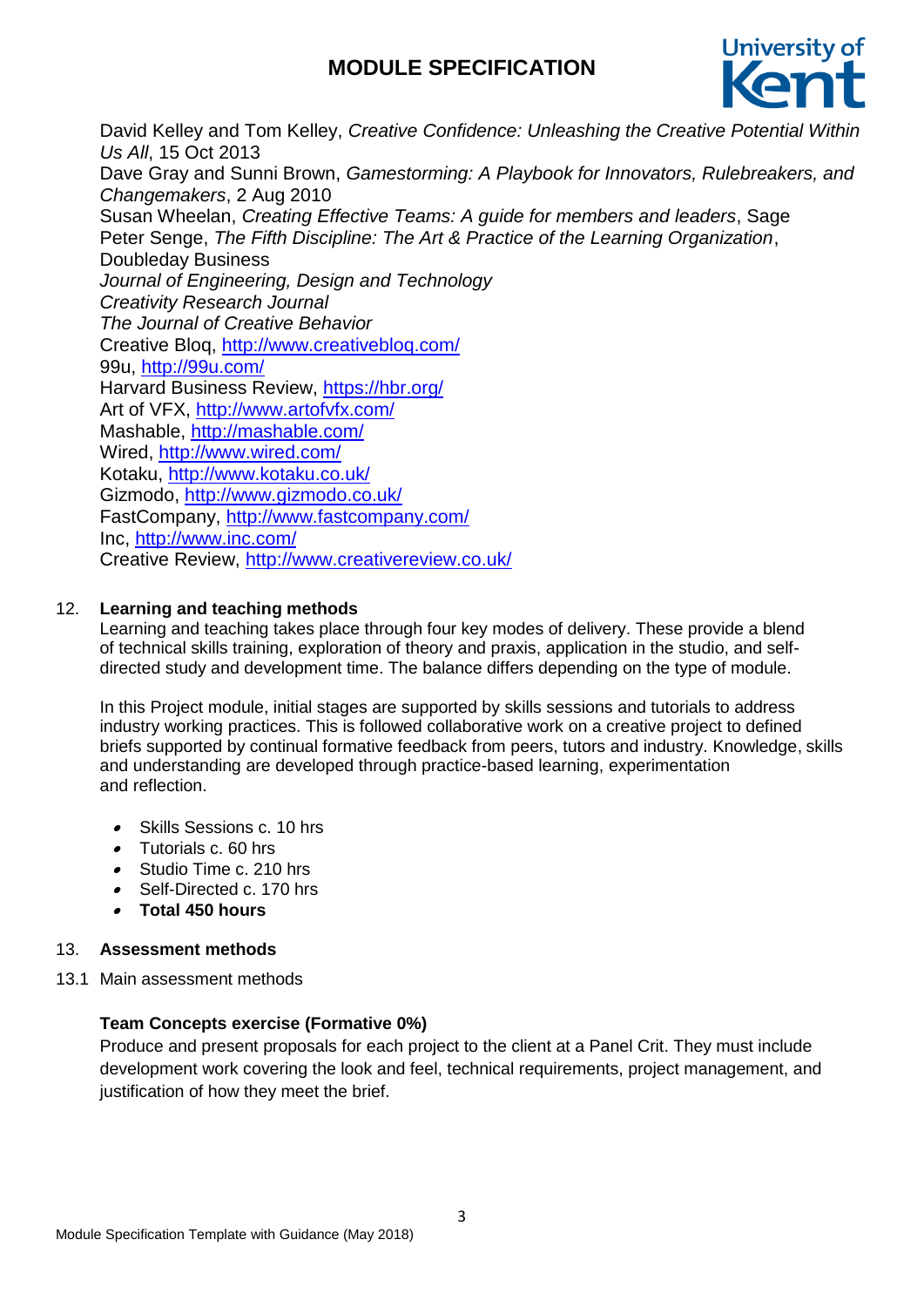

## **Team Production progress exercise (Formative 0%)**

The students will be required to produce and present progress for each project for the client at a Panel Crit. They will show their work completed to date, present an analysis of its success relative to the original proposal and a plan for successful completion of the projects.

## **Assignment 1: Team Product (75%)**

With clear direction from clients following the Concept and Progress phases, the student will present their completed solutions. This should demonstrate selection and use of appropriate methods, tools and techniques to realise the idea, managing the team and resources effectively to meet any changes during the project. The presentation will be at a showcase to a Panel Crit of peers, tutors and industry professionals. This presentation should include a Retrospective Review, in which the student should present the outcomes of a group retrospective that consolidates lessons from the project.

## **Assignment 2: Individual Retrospective (25%)**

The student will be required to use the learning outcomes as starting points for an enquiry into their work over the course of the module. How does their work relate to established theory and practice? How well did they do? What might they do differently next time? They will need to write their analysis, give themselves a grade based on the grading criteria, and present this for moderation and assessment.

### 13.2 Reassessment Methods

#### 14. **Map of module learning outcomes**

| <b>Module learning</b><br>outcome | 8.1 | 8.2      | 8.3 | 8.4 | 8.5 | 8.6 | 8.7      | 9.1 | 9.2 |
|-----------------------------------|-----|----------|-----|-----|-----|-----|----------|-----|-----|
| Learning/ teaching<br>method      |     |          |     |     |     |     |          |     |     |
| <b>Skills Sessions</b>            | X   | $\times$ | X   | X   | X   | X   | $\times$ | X   | X   |
| <b>Tutorials</b>                  | X   | $\times$ | X   | X   | X   | X   | $\times$ | X   | X   |
| <b>Studio Time</b>                | X   | X        | X   | X   | X   | X   | X        | X   | X   |
| Self-Directed                     | X   | X        | X   | X   | X   | X   | X        | X   | X   |
| <b>Assessment method</b>          |     |          |     |     |     |     |          |     |     |
| Product                           | X   | X        | X   |     | X   | X   |          | X   | X   |
| Retrospective                     |     |          |     | X   |     |     | X        |     |     |

### 15. **Inclusive module design**

The Collaborative Partner recognises and has embedded the expectations of current equality legislation, by ensuring that the module is as accessible as possible by design. Additional alternative arrangements for students with Inclusive Learning Plans (ILPs)/declared disabilities will be made on an individual basis, in consultation with the relevant policies and support services.

The inclusive practices in the guidance (see Annex B Appendix A) have been considered in order to support all students in the following areas:

- a) Accessible resources and curriculum
- b) Learning, teaching and assessment methods